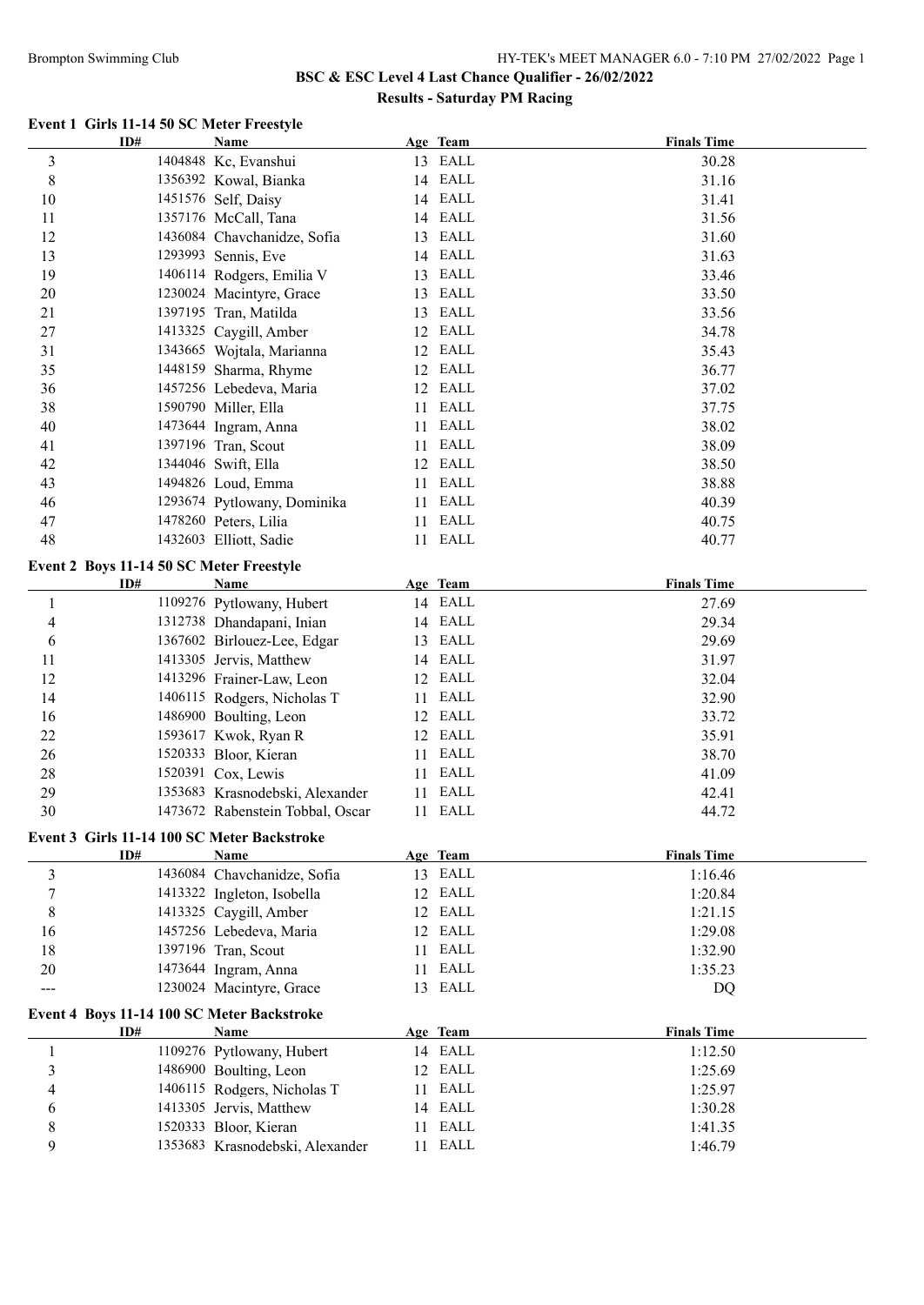#### Brompton Swimming Club HY-TEK's MEET MANAGER 6.0 - 7:10 PM 27/02/2022 Page 2

# **BSC & ESC Level 4 Last Chance Qualifier - 26/02/2022 Results - Saturday PM Racing**

## **Event 5 Girls 11-14 50 SC Meter Butterfly**

|                | ID#                                           | Name                                |    | Age Team            | <b>Finals Time</b>            |  |
|----------------|-----------------------------------------------|-------------------------------------|----|---------------------|-------------------------------|--|
| 2              |                                               | 1339253 Botha, Lila                 |    | 14 EALL             | 33.84                         |  |
| 4              |                                               | 1404848 Kc, Evanshui                |    | 13 EALL             | 34.78                         |  |
| 5              |                                               | 1356392 Kowal, Bianka               |    | 14 EALL             | 34.90                         |  |
| 9              |                                               | 1436084 Chavchanidze, Sofia         |    | 13 EALL             | 35.93                         |  |
| 10             |                                               | 1293993 Sennis, Eve                 |    | 14 EALL             | 35.97                         |  |
| 13             |                                               | 1413322 Ingleton, Isobella          |    | 12 EALL             | 36.49                         |  |
| 17             |                                               | 1230024 Macintyre, Grace            |    | 13 EALL             | 37.75                         |  |
| 21             |                                               | 1397195 Tran, Matilda               |    | 13 EALL             | 41.10                         |  |
| $27\,$         |                                               | 1494826 Loud, Emma                  |    | 11 EALL             | 43.00                         |  |
| 28             |                                               | 1448159 Sharma, Rhyme               |    | 12 EALL             | 44.81                         |  |
| 30             |                                               | 1344046 Swift, Ella                 |    | 12 EALL             | 46.22                         |  |
| 31             |                                               | 1343665 Wojtala, Marianna           |    | 12 EALL             | 46.64                         |  |
| 33             |                                               | 1397196 Tran, Scout                 | 11 | EALL                | 47.16                         |  |
| 35             |                                               | 1590790 Miller, Ella                | 11 | EALL                | 49.22                         |  |
| 37             |                                               | 1478260 Peters, Lilia               | 11 | EALL                | 50.09                         |  |
| 38             |                                               | 1293674 Pytlowany, Dominika         |    | 11 EALL             | 53.59                         |  |
|                |                                               |                                     |    |                     |                               |  |
|                | Event 6 Boys 11-14 50 SC Meter Butterfly      |                                     |    |                     |                               |  |
|                | ID#                                           | Name                                |    | Age Team            | <b>Finals Time</b>            |  |
| 1              |                                               | 1109276 Pytlowany, Hubert           |    | 14 EALL             | 29.72                         |  |
| 3              |                                               | 1312738 Dhandapani, Inian           |    | 14 EALL             | 33.87                         |  |
| $\overline{7}$ |                                               | 1413296 Frainer-Law, Leon           |    | 12 EALL             | 37.00                         |  |
| 15             |                                               | 1486900 Boulting, Leon              |    | 12 EALL             | 43.37                         |  |
| 16             |                                               | 1593617 Kwok, Ryan R                |    | 12 EALL             | 45.19                         |  |
| 19             |                                               | 1520391 Cox, Lewis                  | 11 | EALL                | 49.16                         |  |
| 20             |                                               | 1353683 Krasnodebski, Alexander     |    | 11 EALL             | 54.87                         |  |
|                |                                               |                                     |    |                     |                               |  |
|                | Event 7 Girls 11-14 100 SC Meter Breaststroke |                                     |    |                     |                               |  |
|                | ID#                                           | Name                                |    | Age Team            | <b>Finals Time</b>            |  |
| 1              |                                               | 1356392 Kowal, Bianka               |    | 14 EALL             | 1:24.38                       |  |
| $\,$ $\,$      |                                               | 1293993 Sennis, Eve                 |    | 14 EALL             | 1:31.69                       |  |
| 12             |                                               | 1413313 O'Keeffe, Daisy             |    | 13 EALL             | 1:34.47                       |  |
| 13             |                                               | 1357176 McCall, Tana                |    | 14 EALL             | 1:35.47                       |  |
| 18             |                                               | 1397195 Tran, Matilda               |    | 13 EALL             | 1:39.31                       |  |
| $20\,$         |                                               | 1406114 Rodgers, Emilia V           |    | 13 EALL             | 1:45.69                       |  |
| 26             |                                               | 1448159 Sharma, Rhyme               | 12 | EALL                | 1:50.50                       |  |
| 29             |                                               | 1432603 Elliott, Sadie              |    | 11 EALL             | 1:55.13                       |  |
| 30             |                                               | 1344046 Swift, Ella                 |    | 12 EALL             | 1:57.19                       |  |
| 31             |                                               | 1494826 Loud, Emma                  |    | 11 EALL             | 1:59.44                       |  |
| 33             |                                               | 1293674 Pytlowany, Dominika         |    | 11 EALL             | 2:01.21                       |  |
|                |                                               |                                     |    |                     |                               |  |
|                | Event 8 Boys 11-14 100 SC Meter Breaststroke  |                                     |    |                     |                               |  |
|                | ID#                                           | <b>Name</b>                         |    | Age Team            | <b>Finals Time</b>            |  |
| 1              |                                               | 1367602 Birlouez-Lee, Edgar         |    | 13 EALL             | 1:19.68                       |  |
| 3              |                                               | 1109276 Pytlowany, Hubert           |    | 14 EALL             | 1:25.69                       |  |
| 7              |                                               | 1312738 Dhandapani, Inian           |    | 14 EALL             | 1:33.65                       |  |
| 8              |                                               | 1413296 Frainer-Law, Leon           |    | 12 EALL             | 1:34.53                       |  |
| 9              |                                               | 1413305 Jervis, Matthew             |    | 14 EALL             | 1:34.75                       |  |
| 14             |                                               | 1593617 Kwok, Ryan R                |    | 12 EALL             | 1:38.00                       |  |
|                |                                               | 1520391 Cox, Lewis                  |    | 11 EALL             | DQ                            |  |
|                |                                               | 1473672 Rabenstein Tobbal, Oscar    |    | 11 EALL             | DQ                            |  |
|                | Event 10 Boys 11-14 400 SC Meter Freestyle    |                                     |    |                     |                               |  |
| $\mathbf{1}$   | ID#                                           | Name<br>1367602 Birlouez-Lee, Edgar |    | Age Team<br>13 EALL | <b>Finals Time</b><br>5:16.62 |  |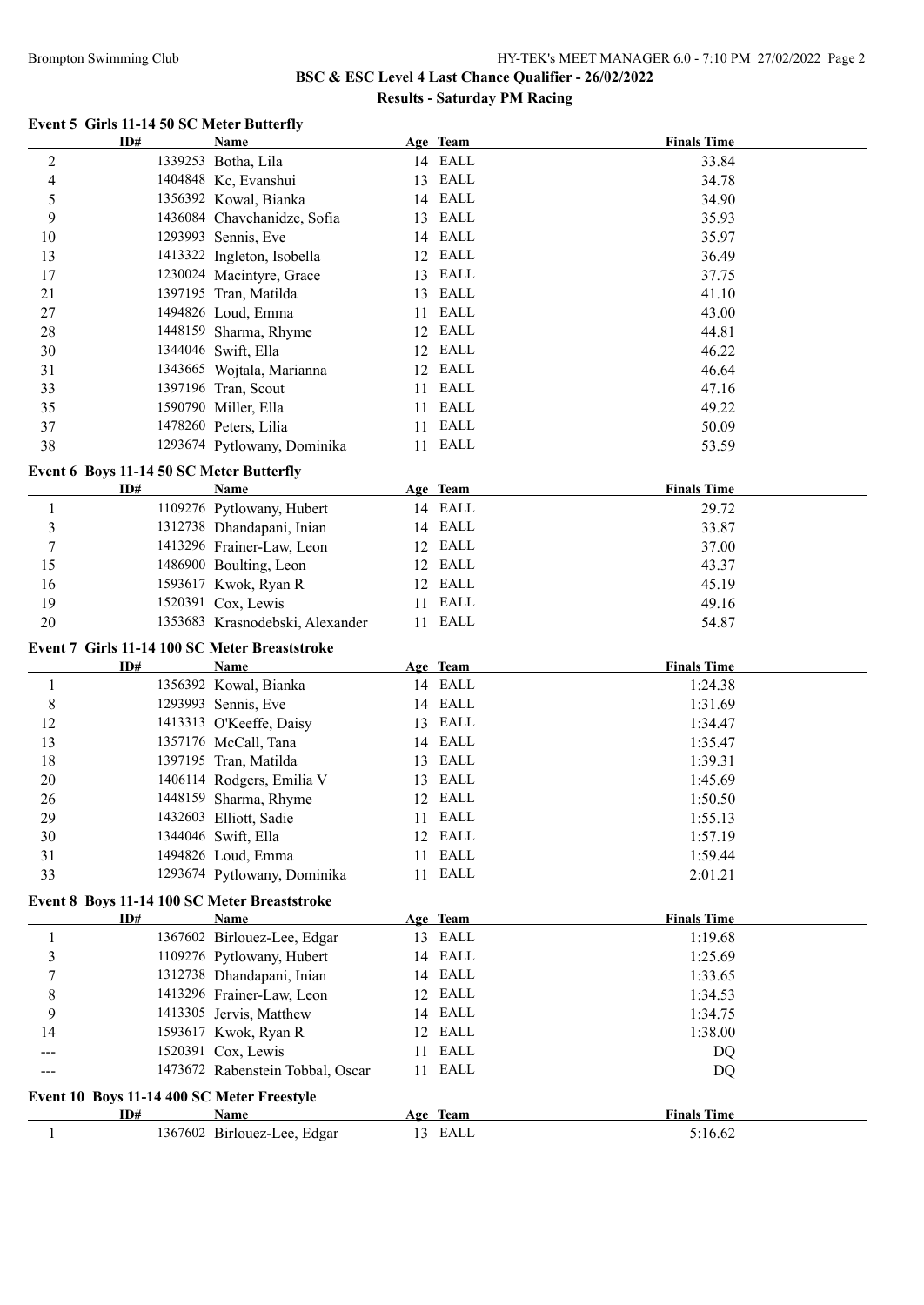### Brompton Swimming Club HY-TEK's MEET MANAGER 6.0 - 7:10 PM 27/02/2022 Page 3

## **BSC & ESC Level 4 Last Chance Qualifier - 26/02/2022 Results - Saturday PM Racing**

#### **Event 11 Girls 11-14 50 SC Meter Backstroke**

|                  | ID#                                         | <b>Name</b>                                   |     | Age Team | <b>Finals Time</b> |
|------------------|---------------------------------------------|-----------------------------------------------|-----|----------|--------------------|
| 3                |                                             | 1436084 Chavchanidze, Sofia                   |     | 13 EALL  | 35.31              |
| 5                |                                             | 1451576 Self, Daisy                           |     | 14 EALL  | 35.54              |
| 8                |                                             | 1413325 Caygill, Amber                        |     | 12 EALL  | 37.16              |
| 9                |                                             | 1404848 Kc, Evanshui                          |     | 13 EALL  | 37.26              |
| 10               |                                             | 1413322 Ingleton, Isobella                    |     | 12 EALL  | 38.12              |
| 12               |                                             | 1230024 Macintyre, Grace                      |     | 13 EALL  | 38.58              |
| 16               |                                             | 1406114 Rodgers, Emilia V                     | 13  | EALL     | 40.75              |
| 18               |                                             | 1357176 McCall, Tana                          |     | 14 EALL  | 41.25              |
| $20\,$           |                                             | 1413313 O'Keeffe, Daisy                       | 13  | EALL     | 41.44              |
| 23               |                                             | 1457256 Lebedeva, Maria                       |     | 12 EALL  | 42.09              |
| 27               |                                             | 1343665 Wojtala, Marianna                     |     | 12 EALL  | 44.28              |
| 30               |                                             | 1397196 Tran, Scout                           | 11  | EALL     | 44.71              |
| 32               |                                             | 1590790 Miller, Ella                          | 11  | EALL     | 46.60              |
| $*34$            |                                             | 1293674 Pytlowany, Dominika                   | 11  | EALL     | 47.16              |
| $*34$            |                                             | 1344046 Swift, Ella                           |     | 12 EALL  | 47.16              |
| 37               |                                             | 1432603 Elliott, Sadie                        | 11  | EALL     | 48.27              |
| 39               |                                             | 1478260 Peters, Lilia                         | 11  | EALL     | 49.96              |
| 40               |                                             | 1494826 Loud, Emma                            |     | 11 EALL  | 50.47              |
|                  |                                             |                                               |     |          |                    |
|                  | Event 12 Boys 11-14 50 SC Meter Backstroke  |                                               |     |          |                    |
|                  | ID#                                         | Name                                          |     | Age Team | <b>Finals Time</b> |
| $\overline{c}$   |                                             | 1367602 Birlouez-Lee, Edgar                   |     | 13 EALL  | 36.14              |
| 5                |                                             | 1312738 Dhandapani, Inian                     |     | 14 EALL  | 38.50              |
| 6                |                                             | 1486900 Boulting, Leon                        |     | 12 EALL  | 39.45              |
| $\boldsymbol{7}$ |                                             | 1406115 Rodgers, Nicholas T                   | 11. | EALL     | 40.16              |
| 12               |                                             | 1593617 Kwok, Ryan R                          |     | 12 EALL  | 43.59              |
| 13               |                                             | 1413305 Jervis, Matthew                       |     | 14 EALL  | 43.62              |
| 16               |                                             | 1520333 Bloor, Kieran                         | 11  | EALL     | 45.88              |
| 17               |                                             | 1520391 Cox, Lewis                            | 11  | EALL     | 46.05              |
| 18               |                                             | 1353683 Krasnodebski, Alexander               | 11  | EALL     | 50.99              |
| 19               |                                             | 1473672 Rabenstein Tobbal, Oscar              |     | 11 EALL  | 55.84              |
|                  | Event 13 Girls 11-14 100 SC Meter Butterfly |                                               |     |          |                    |
|                  | ID#                                         | <b>Name</b>                                   |     | Age Team | <b>Finals Time</b> |
| $\overline{c}$   |                                             | 1404848 Kc, Evanshui                          |     | 13 EALL  | 1:20.69            |
| 9                |                                             | 1473644 Ingram, Anna                          |     | 11 EALL  | 1:51.47            |
|                  |                                             |                                               |     |          |                    |
|                  | Event 14 Boys 11-14 100 SC Meter Butterfly  |                                               |     |          |                    |
|                  | ID#                                         | <b>Name</b>                                   |     | Age Team | <b>Finals Time</b> |
| 1                |                                             | 1109276 Pytlowany, Hubert                     |     | 14 EALL  | 1:07.78            |
|                  |                                             | Event 15 Girls 11-14 50 SC Meter Breaststroke |     |          |                    |
|                  | ID#                                         | Name                                          |     | Age Team | <b>Finals Time</b> |
| $\mathbf{1}$     |                                             | 1356392 Kowal, Bianka                         |     | 14 EALL  | 37.69              |
| $\mathbf{9}$     |                                             | 1357176 McCall, Tana                          |     | 14 EALL  | 43.35              |
| $*16$            |                                             | 1413313 O'Keeffe, Daisy                       |     | 13 EALL  | 44.81              |
| $*16$            |                                             | 1397195 Tran, Matilda                         |     | 13 EALL  | 44.81              |
| 18               |                                             | 1404848 Kc, Evanshui                          | 13  | EALL     | 45.41              |
| $20\,$           |                                             | 1230024 Macintyre, Grace                      | 13  | EALL     | 46.85              |
| 21               |                                             | 1406114 Rodgers, Emilia V                     | 13  | EALL     | 48.12              |
| $22\,$           |                                             | 1413325 Caygill, Amber                        | 12  | EALL     | 48.16              |
| 28               |                                             | 1448159 Sharma, Rhyme                         | 12  | EALL     | 51.09              |
| $*31$            |                                             | 1457256 Lebedeva, Maria                       | 12  | EALL     | 53.97              |
| $*31$            |                                             | 1344046 Swift, Ella                           | 12  | EALL     | 53.97              |
| 33               |                                             | 1590790 Miller, Ella                          | 11  | EALL     | 54.07              |
| 35               |                                             | 1432603 Elliott, Sadie                        | 11  | EALL     | 54.49              |
| 36               |                                             | 1293674 Pytlowany, Dominika                   | 11  | EALL     | 55.32              |
| $38\,$           |                                             | 1494826 Loud, Emma                            |     | 11 EALL  | 56.34              |